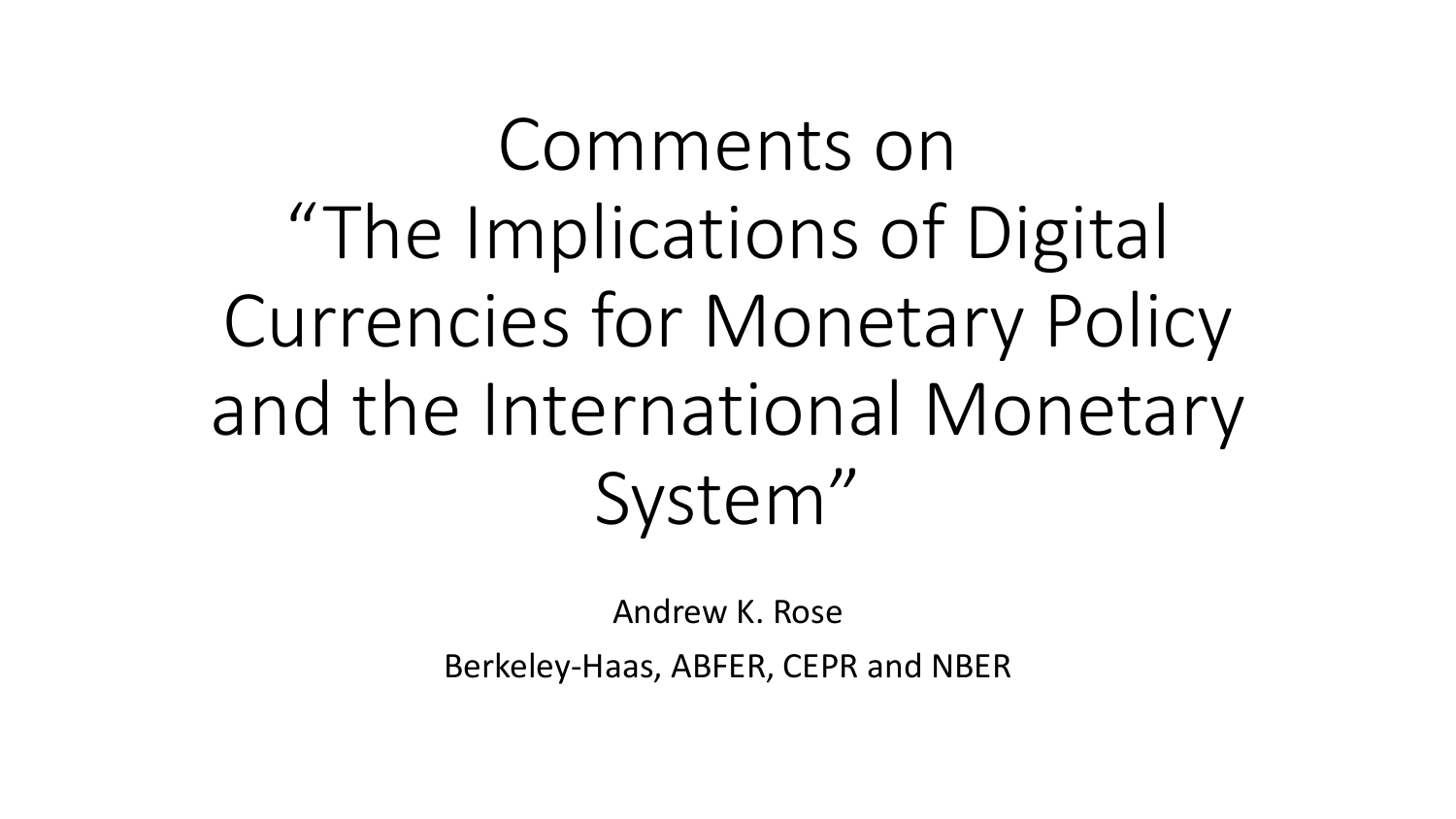### Much that is good, little that is not

… and some that is irrelevant (to the topic)

Agree wholeheartedly with the main conclusion:

- No immediate effects on monetary policy and/or international monetary system
	- Exception: loosening of capital controls

Disagree (mildly) about long-run

• Uncertainty overstated

Caveat: hard to have clarity in slides!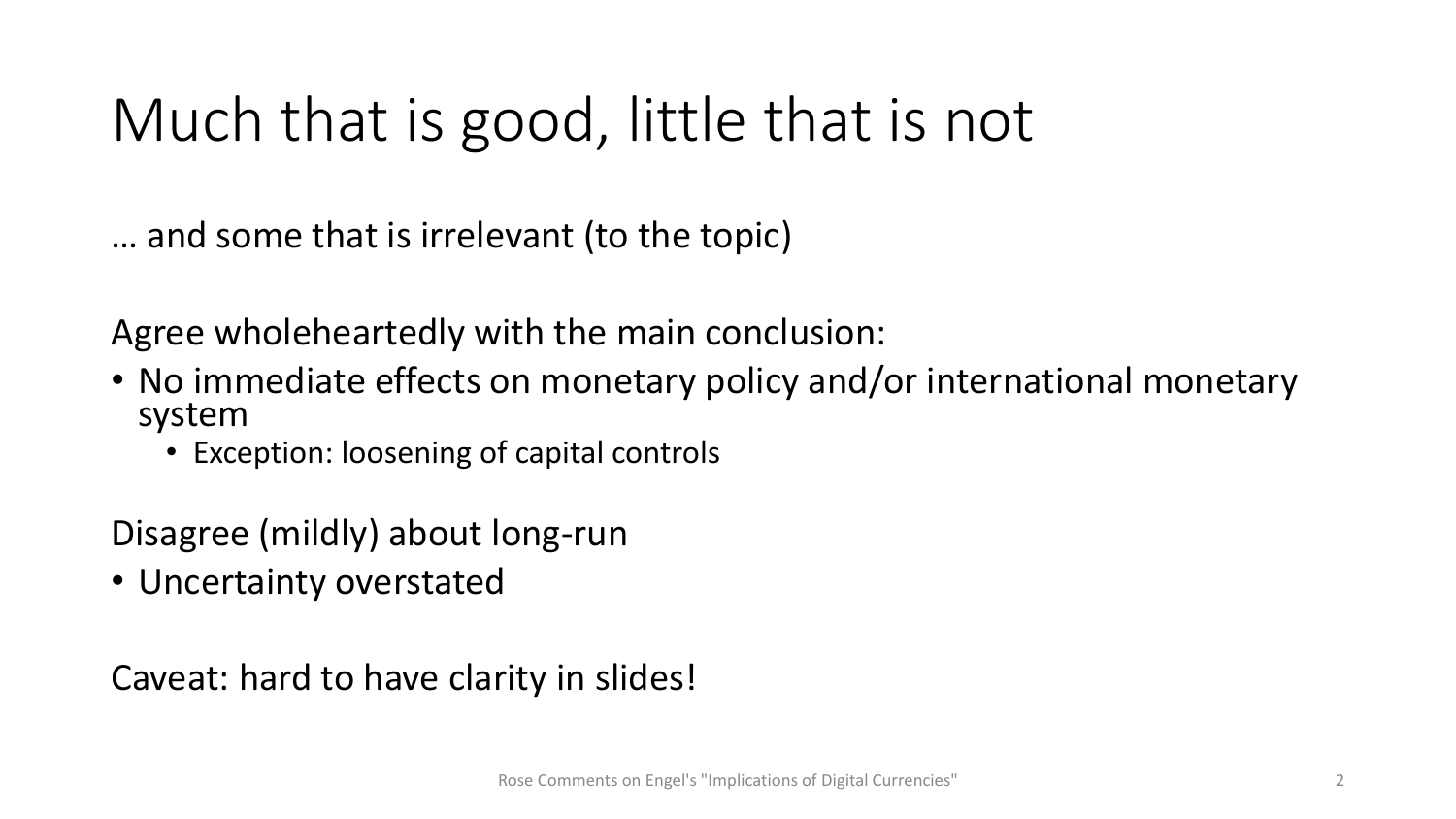### What I like most

Digital Currency has *Potential* for Increase in Capital Mobility

- Lowered costs of currency substitution
- Could have worked harder on implications (e.g., through Mundell's Trilemma)
- More importantly: how important is this effect?
	- Crypto currencies are small compared to current capital flows
	- Currency substitutes already exist (foreign currencies), as Engel points out
		- Most foreign currencies inconvertible/small and hence irrelevant … just like most cryptocurrencies
		- Introduction of a cryptocurrency similar to entry of a new country with its own currency
			- How much of an effect have South Sudan, Kosovo, and Montenegro had on capital mobility?
		- How different are cryptocurrencies?
- Seems reasonable that the choice between fixing and monetary sovereignty will slowly become sharper
	- But little GDP in countries that fix … so little relevance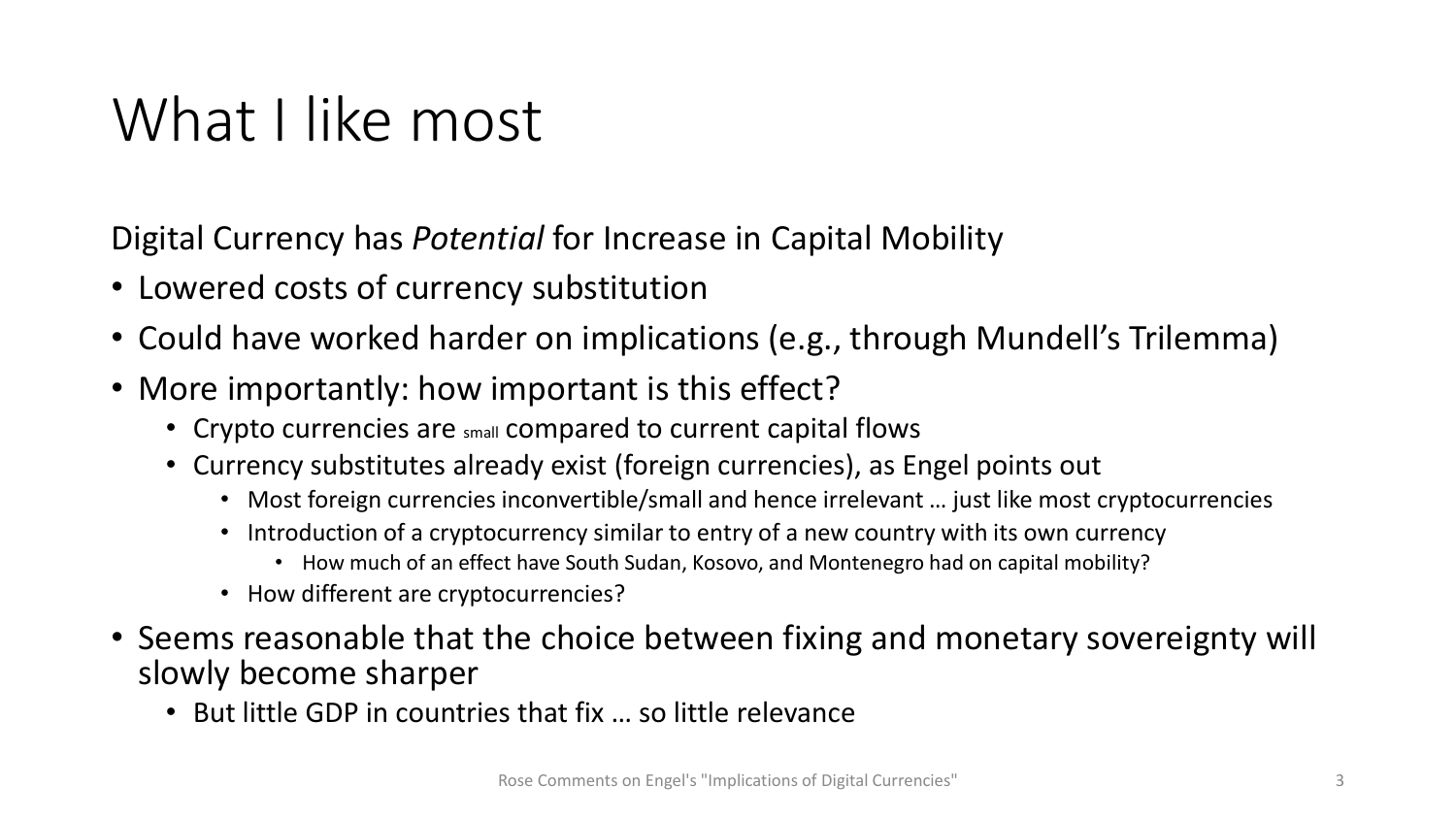### Worth remembering

- Most Money is *already* digital/electronic
	- Most of American M2, half of M1 *de jure,* more in practice (\$100 bills are US)
	- Credit cards, reserves, …
	- Substitution of cash with electronic money … not a big thing historically
		- Money has evolved continuously for decades (gold ... notes ... cheques ... credit cards ...)
		- My FX acquisition; direct  $\rightarrow$  traveler's checks  $\rightarrow$  credit cards  $\rightarrow$  ATM card  $\rightarrow$  Apple Pay
			- Recent transition from "no cash trip" to "no credit card trip"
- But these technologies have not compromised effectiveness of monetary policy!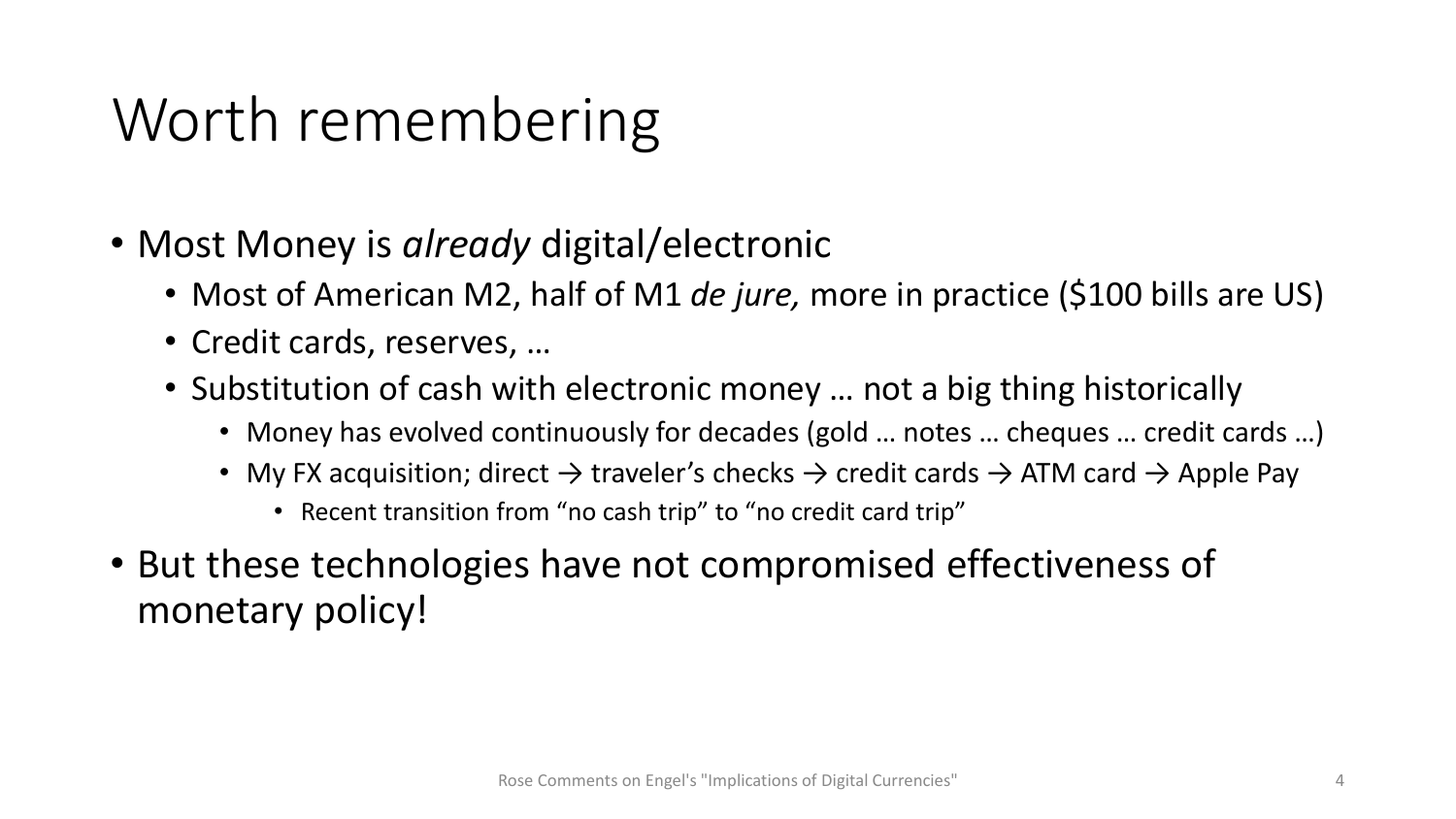# Size: How big is cryptocurrency?

*Small*

- *All* (>2000) cryptocurrencies at market value (Oct 11, 2018): \$202b
	- About half in Bitcoin (and 35 variants)
	- 10% in Ethereum (and 24 variants)
- *Very* small compared to relevant benchmarks
	- <4% of *daily* FX turnover, capital flows (BIS: \$5.1t, April 2016)
	- Stock of notes and coins (transactions)
		- <13% of US Federal Reserve currency (\$1.6t in circulation, Sept 2018)
		- <2% of Worldwide currency (\$8t)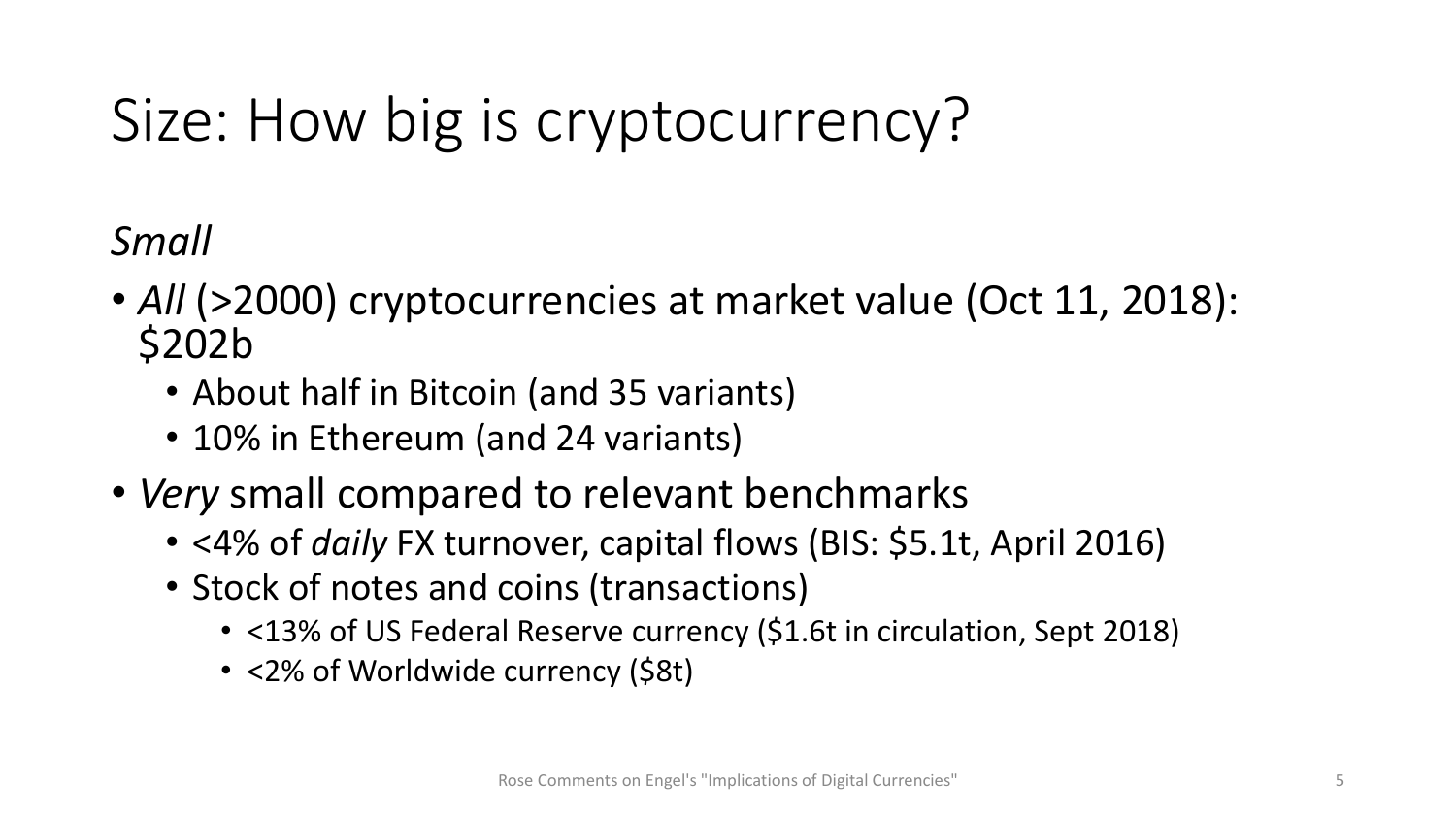## Compared to money (M1)?

*Crypto insignificant*

- *To repeat: All* (>2000) cryptocurrencies ≈ \$202b
- US M1 currently \$3.7t (18x)
	- M2 \$14.2t (70x)
	- Crypto currently around size of Danish M1 (26<sup>th</sup> largest national money supply)
- Denmark interesting for gauging currency substitution effect
	- July 2012, short interest rates: Euro (.5%); Norway (2.2%); Sweden (1.1%)
	- But Denmark still introduced negative nominal interest rates without problems!
	- So currency substitution effects likely *small*
- These are stocks. But e*ven smaller* in flow/transaction terms (crypto transactions primitive)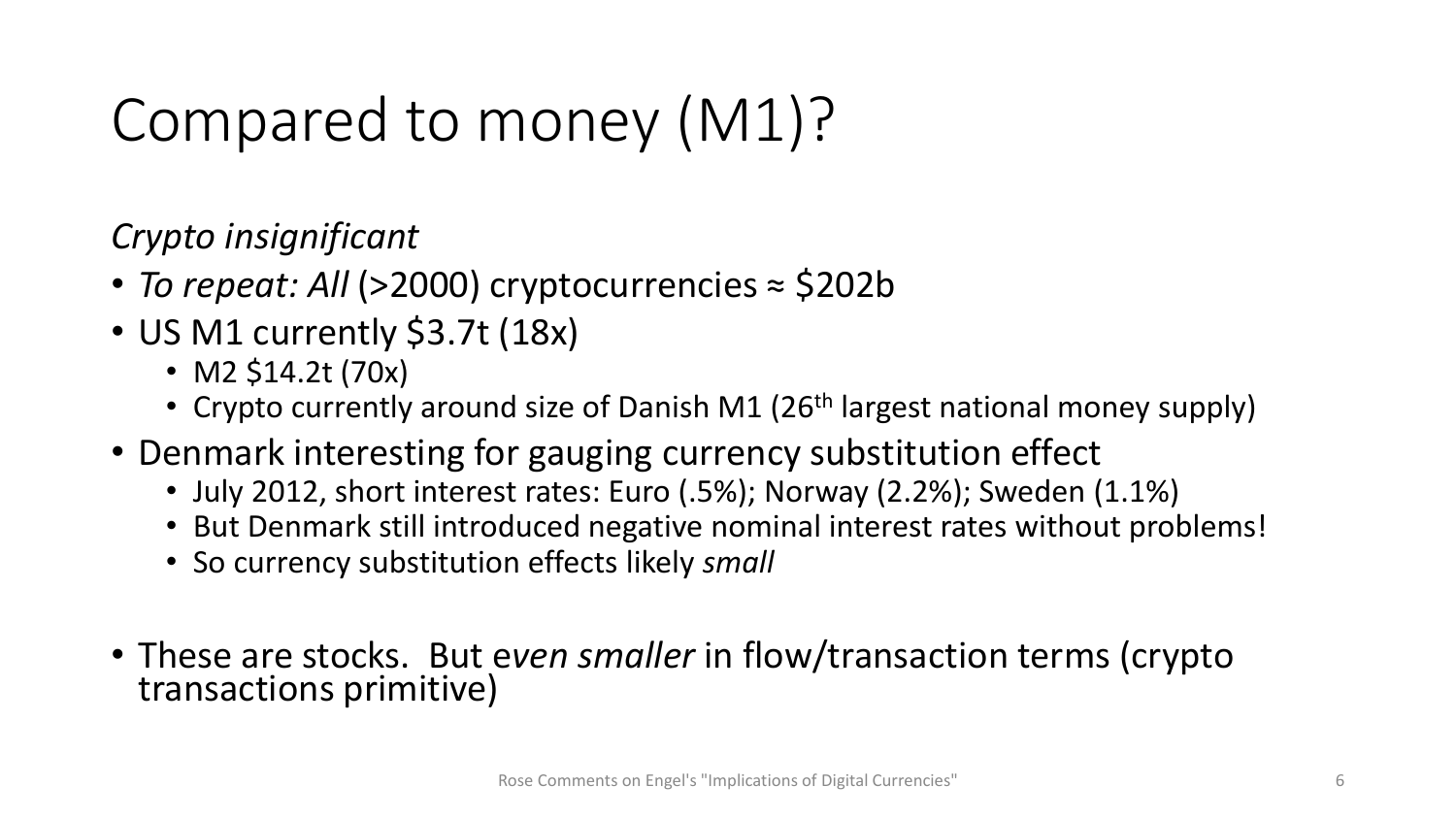### How money is crypto?

- Need clear taxonomy on different types of digital currencies
	- Engel: private vs central bank cryptocurrencies
- Private cryptocurrency *isn't currently money*
	- Doesn't satisfy any roles:
		- 1. Medium of exchange
		- 2. Unit of account
		- 3. Store of value

• Unlike currencies, even of inflationary developing countries!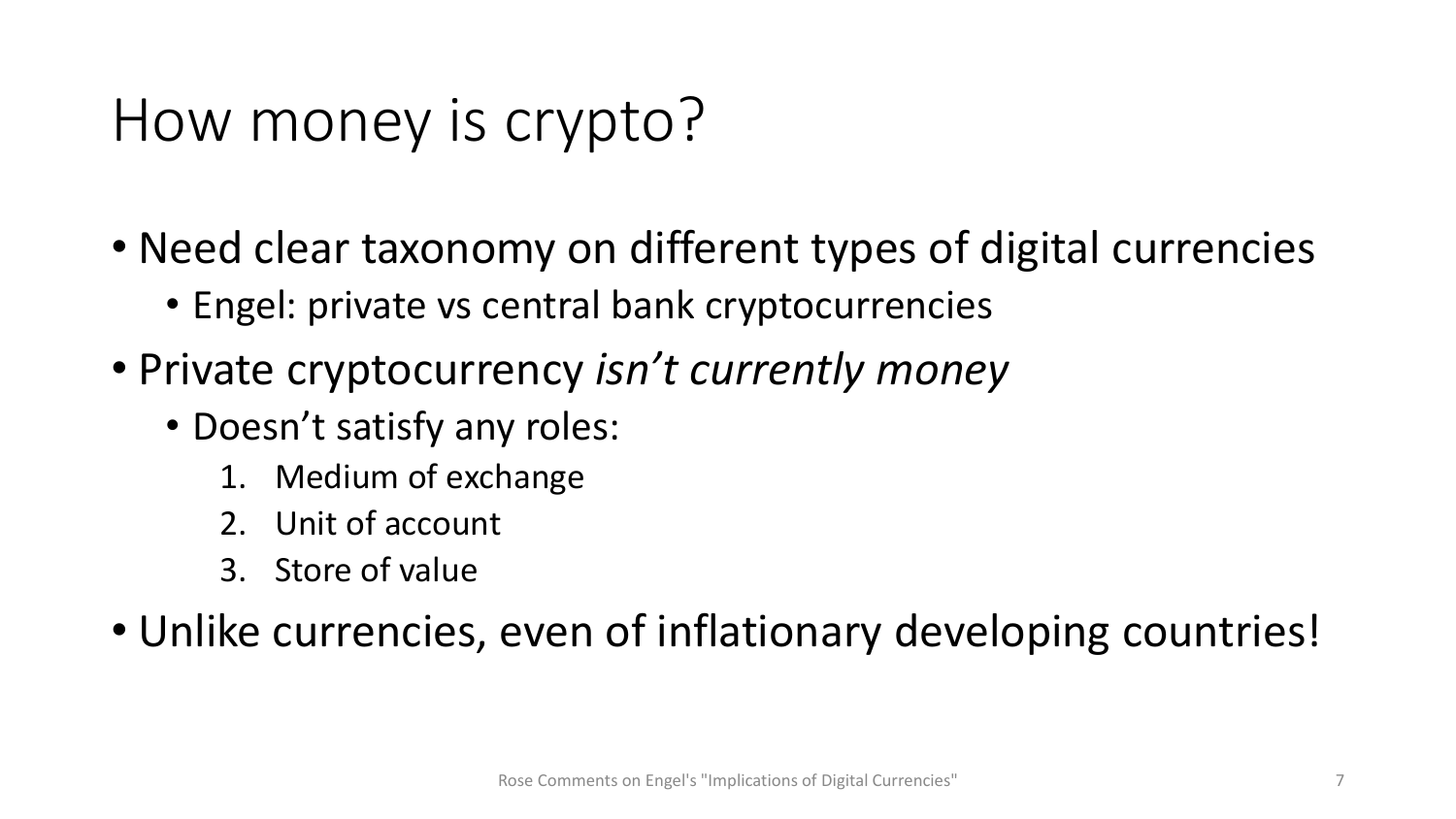Difficult to see how crypto could, *in principle*, evolve into money

- Could private, digital, crypto (enabling peer-to-peer transactions) eventually become *money*?
- Far from it now!
	- Money is a social institution
	- Historically, currencies are successful with stable value and large user network
	- Crypto *WAY* short of that now, for *intrinsic reasons*
		- *Volatility* stems from inelastic supply (also unstable demand)
		- This instability precludes use as either unit of account or store of value
		- High transactions costs also limit network size, use as medium of exchange
		- Private crypto has no extrinsic backing or possibility of coercion
	- So currently a speculative asset (not money) and will remain so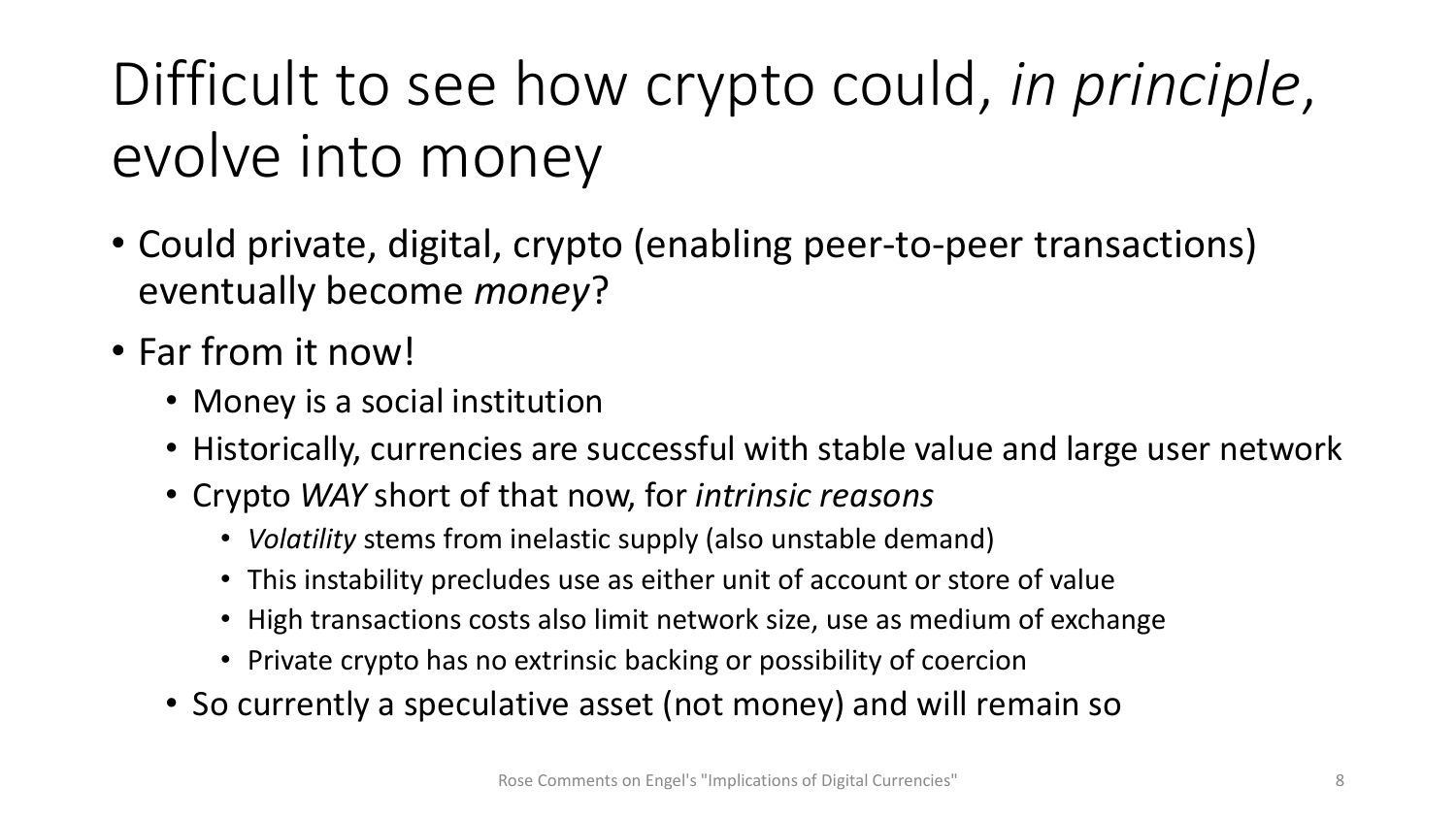## Which leads to inelastic supply of crypto

- Little direct confrontation of issue posed in title
	- Part of Bitcoin idea was to limit inflation via formulaic growth
	- Preclusion of discretionary policy might be inseparable from idea of crypto currencies
		- Inelastic supply big part of appeal to libertarians
		- Built into Bitcoin
			- Potentially modifiable with widespread consensus
			- Not part of all cryptocurrencies (*many* Bitcoin splinters … Basis …)
			- But most cryptos are failures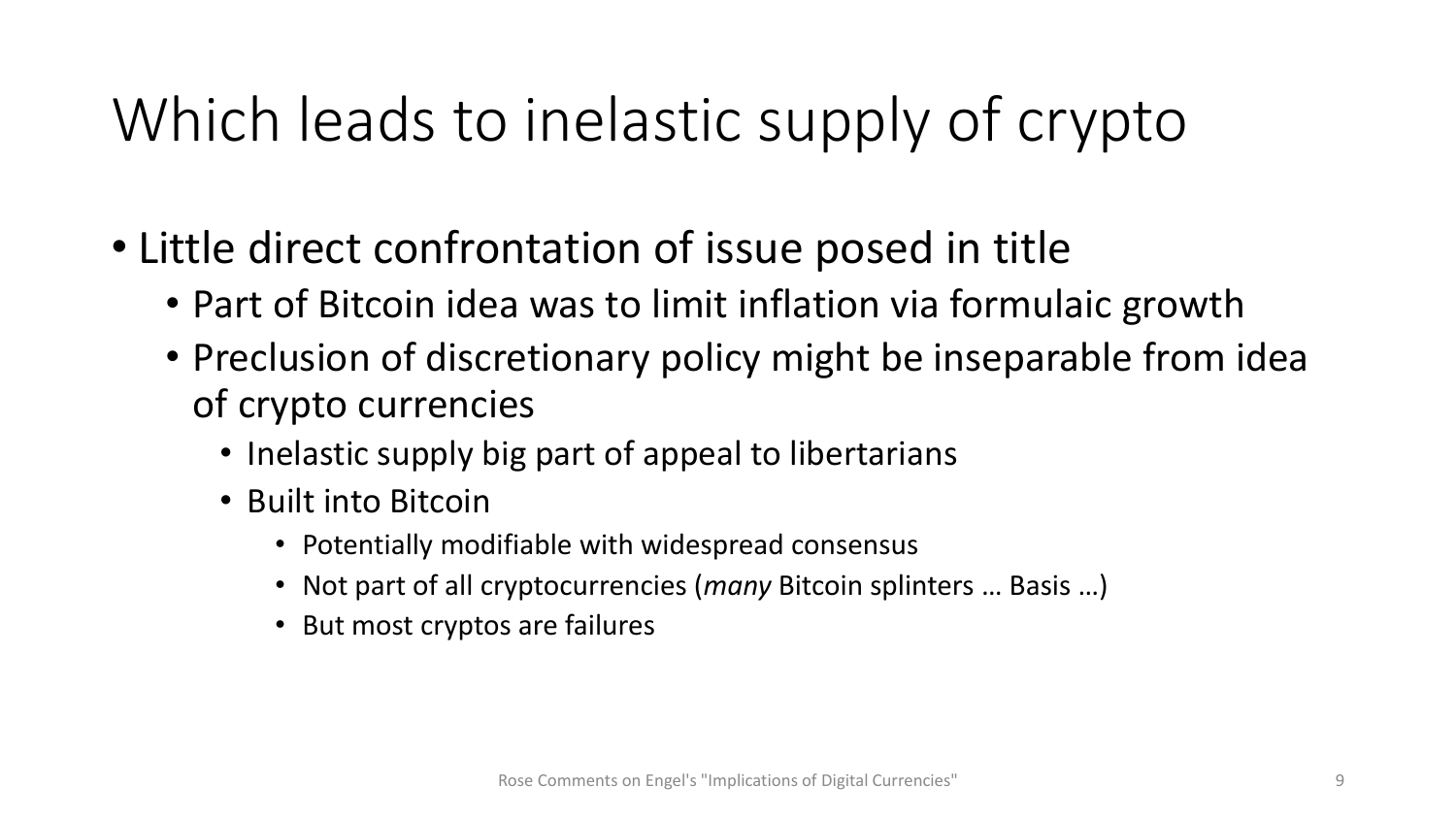## Discretionary monetary policy *key* to titular issue!

- Could *decentralized* (private) cryptocurrencies be designed with monetary policies that include feedback or even discretion?
	- Need to if want to substitute for Central Bank roles:
		- 1. Avoid inflation/deflation ("Cross of Crypto")
		- 2. Provide counter-cyclic monetary policy
		- 3. Act as lender of last resort in crises, support financial stability
	- A future of algorithmic central banking?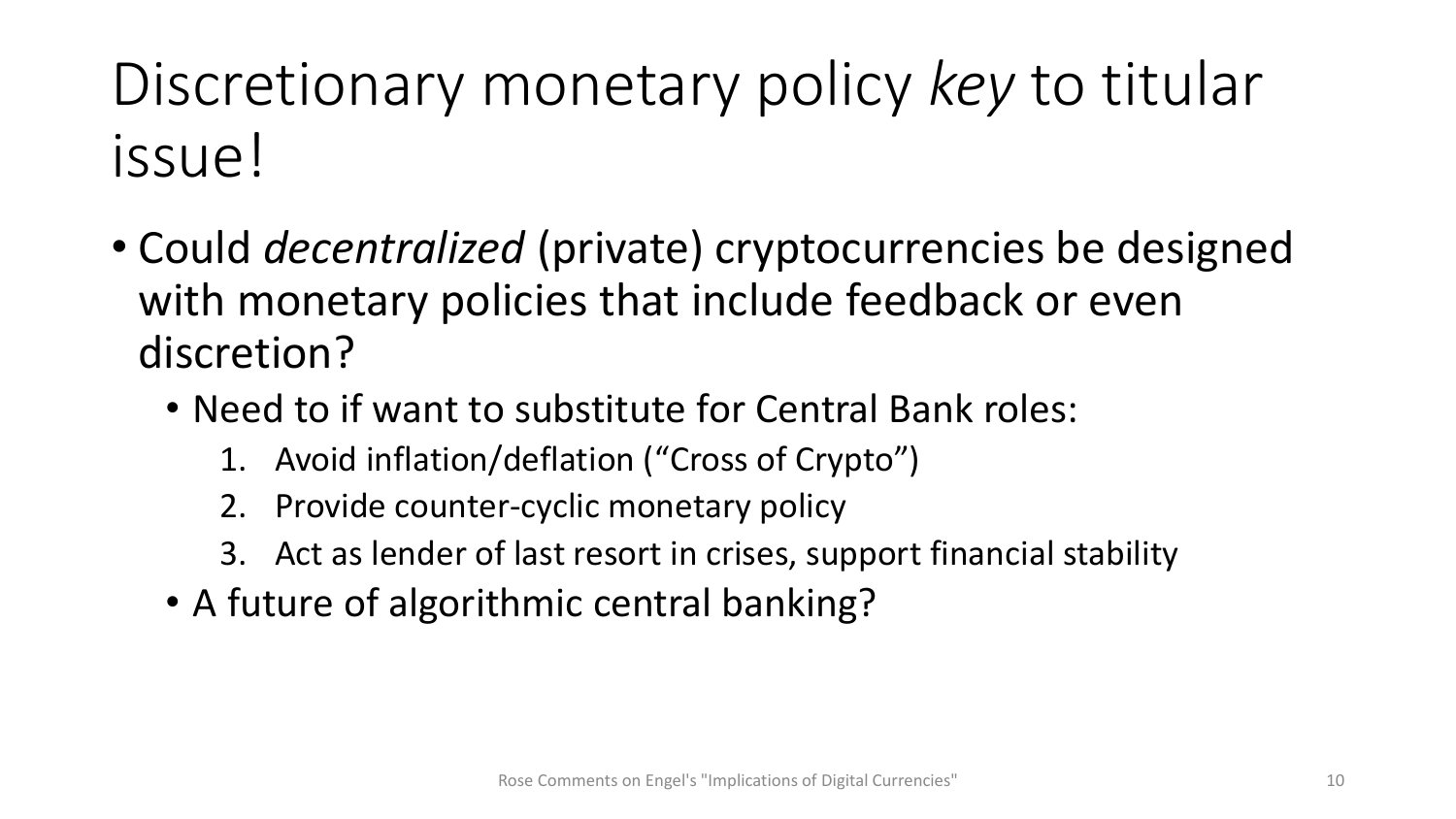Can we write *complete* rules for monetary policy?

Could we eliminate *all* discretion? (Would we?)

- If so, can write central bank reaction function into mining rules
- But if we could, why do we still have central bankers?
- Knightian uncertainty: we're a long way from this knowledge!
	- Hard to believe we will *ever* be there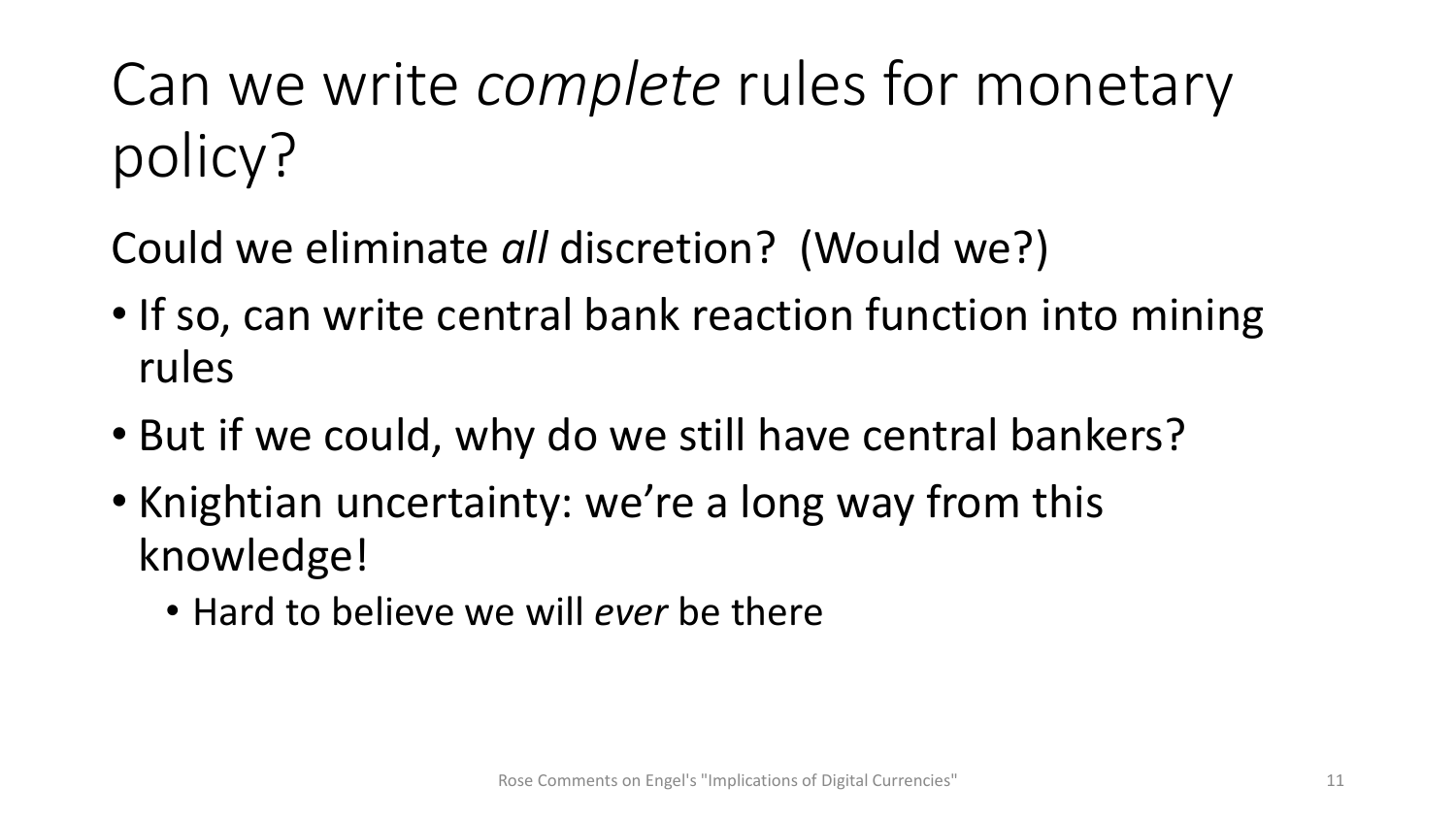## But even ignoring all this …

- Why should *any* form of **money** matter, even in principle?
	- Indeed, why should the stock of money matter?
	- Central banks use prices/interest rates, not money supplies/growth
- *Highly* relevant in this context because cash does create effective lower bound on nominal interest rates
	- So digital currency facilitates negative nominal interest rates, more counter- cyclic monetary policy
	- Can reduce exchange rate/currency war issues associated with ZLB/ELB (Caballero, Farhi and Gourinchas)
	- More analysis here warranted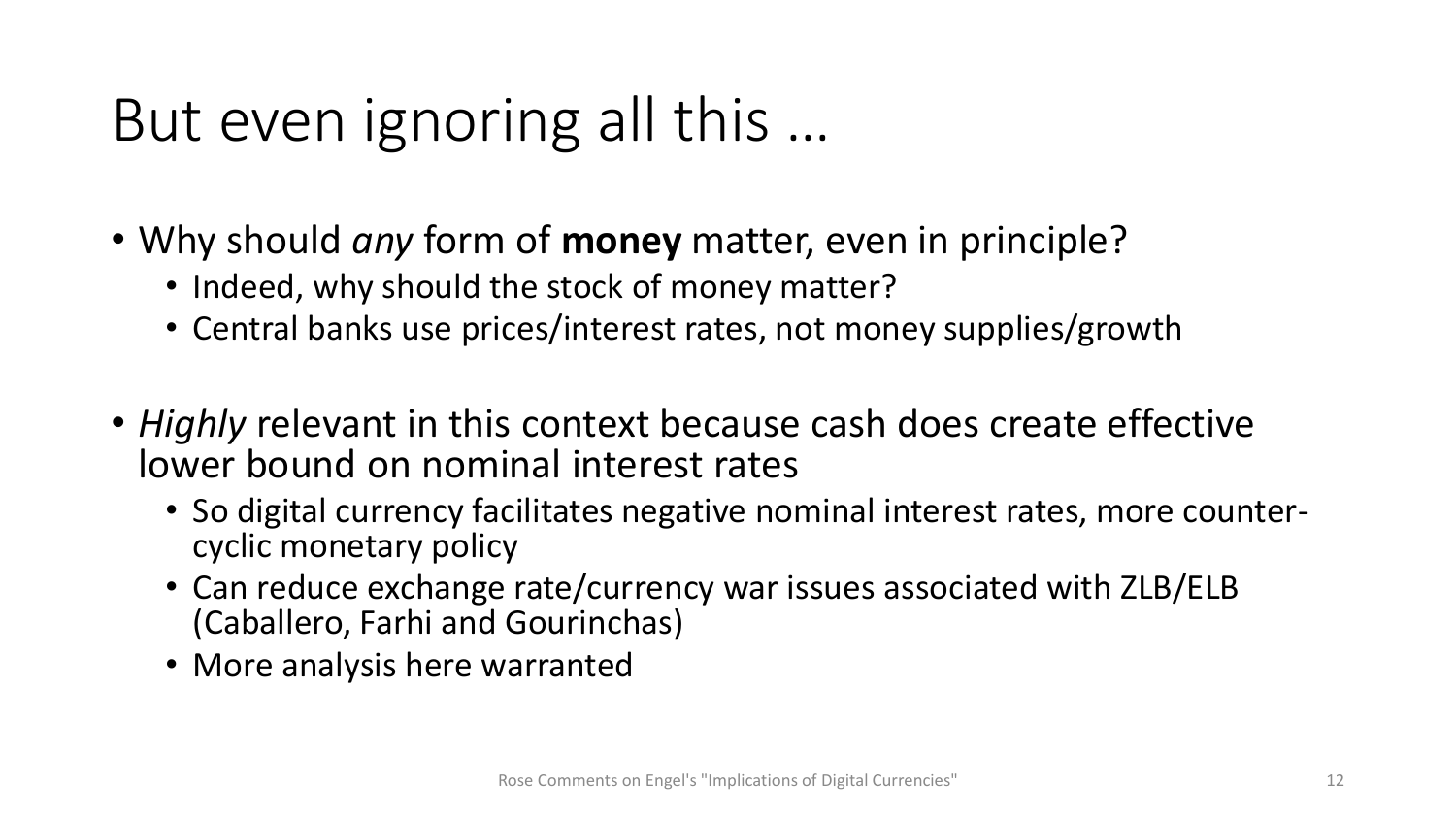### Which leads to central bank digital currency

Modern Central Bank could issue e-currency

- Not (private) cryptocurrency, merely another digital form of money
- *Could* lower costs, increase access to money
- But without offering anonymity of private cryptocurrency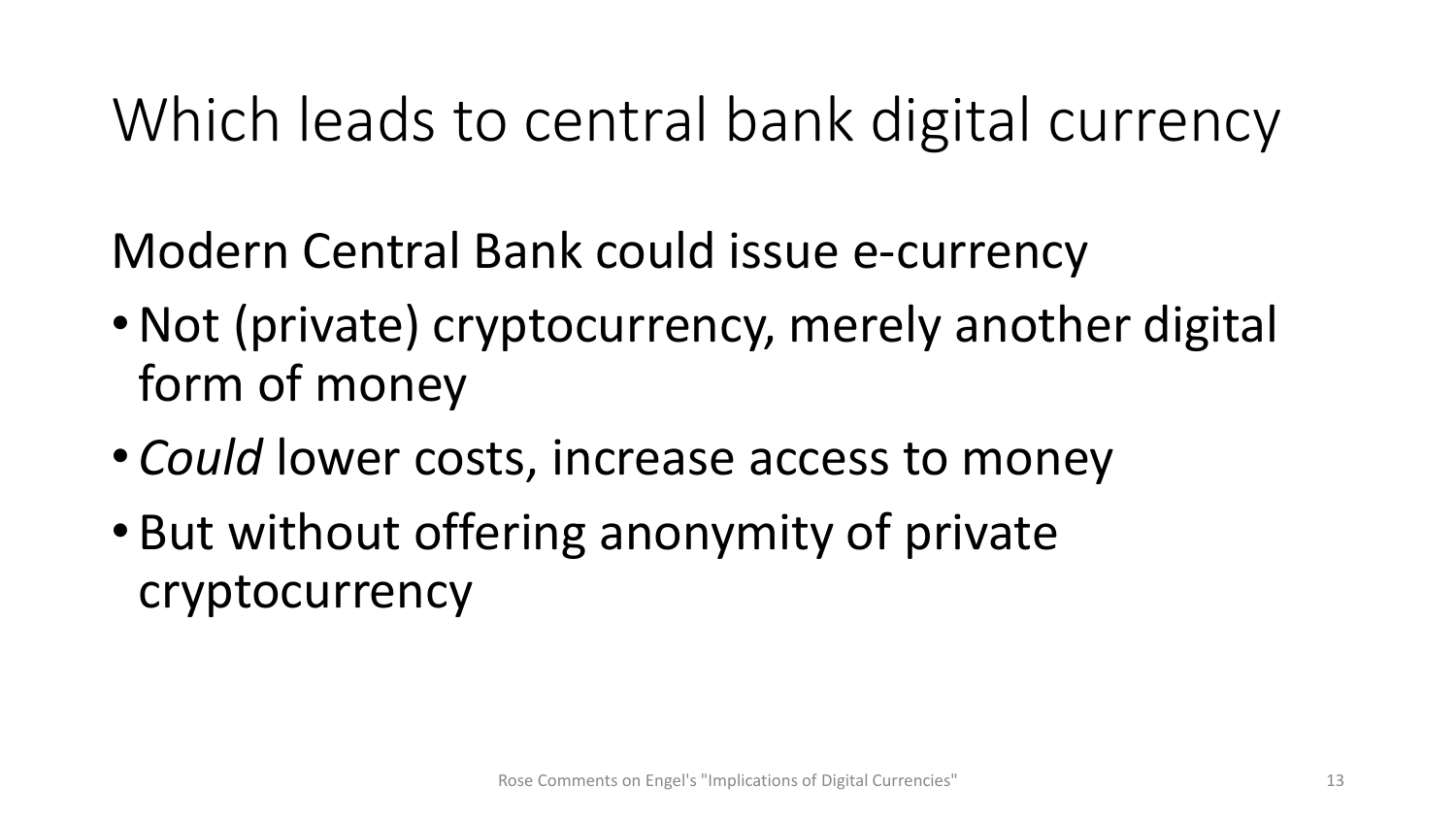#### Most issues are micro, not macro

- Technical problems in providing fast transactions, prevent hacking
- Do central banks want money launderers and bad consumers to deposit directly, encouraging illicit behavior?
- How much does digital money *per se* facilitate settlement, esp. international?
- Does central bank have an obligation to provide public with access to risk-free central bank money like currency *if latter fails market test*?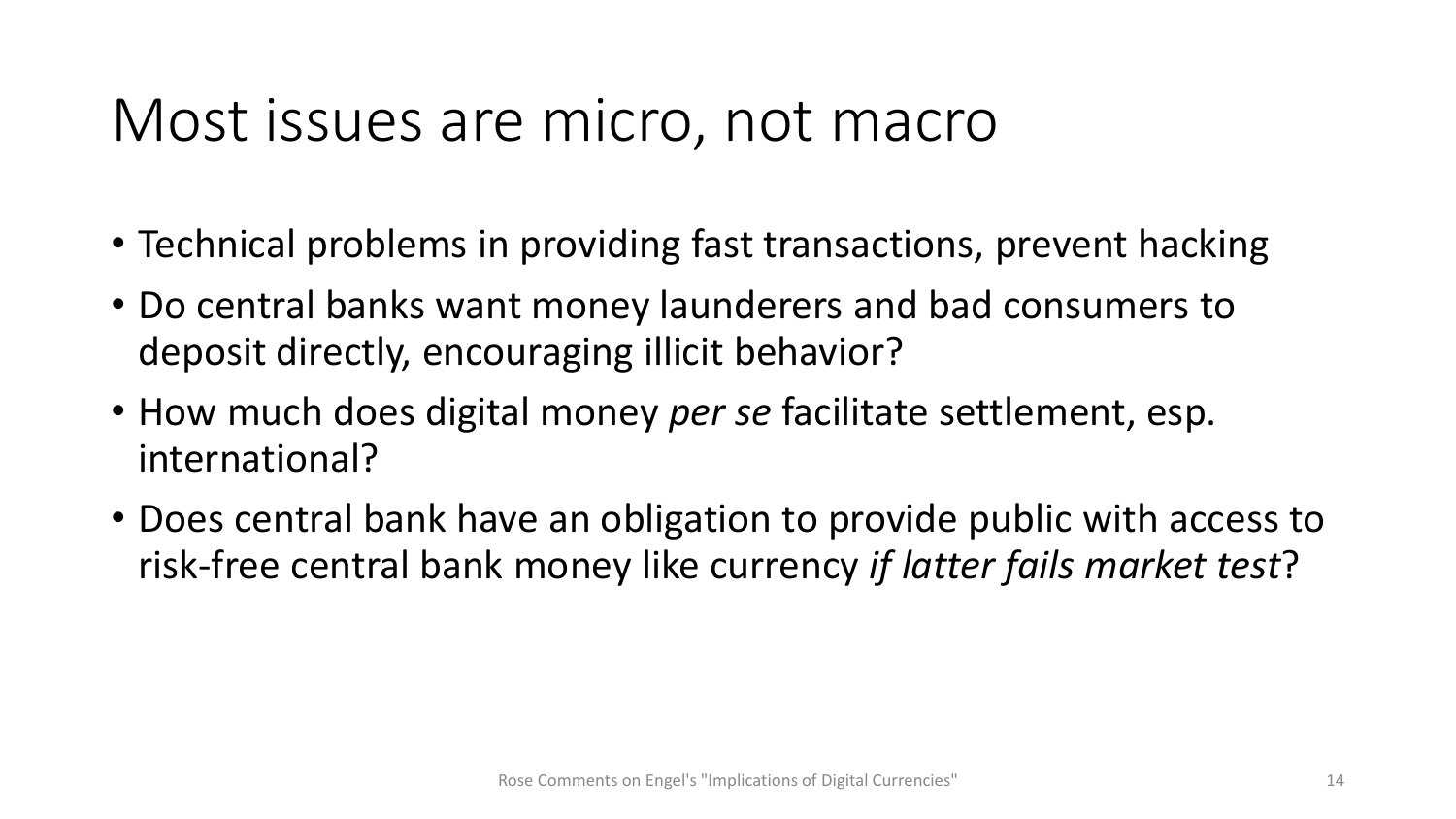#### But some are …

Suppose anyone could deposit directly with central bank

- Small Pro: (even) easier to have negative interest rates
	- Easier to handle business cycles, avoid de/inflation with time-varying/low real rates
	- But … doesn't require central bank deposits for all: just less cash, more commercial bank digital money (Rogoff)
- Big Con: bad for commercial banks
	- Central Bank Digital Currency: totally safe
	- So raises risk and spreads for commercial banks, reduces private credit, monitoring
	- Commercial banks already squawking about negative nominal interest rates
- Agree with Engel: tradeoff likely to seem bad for society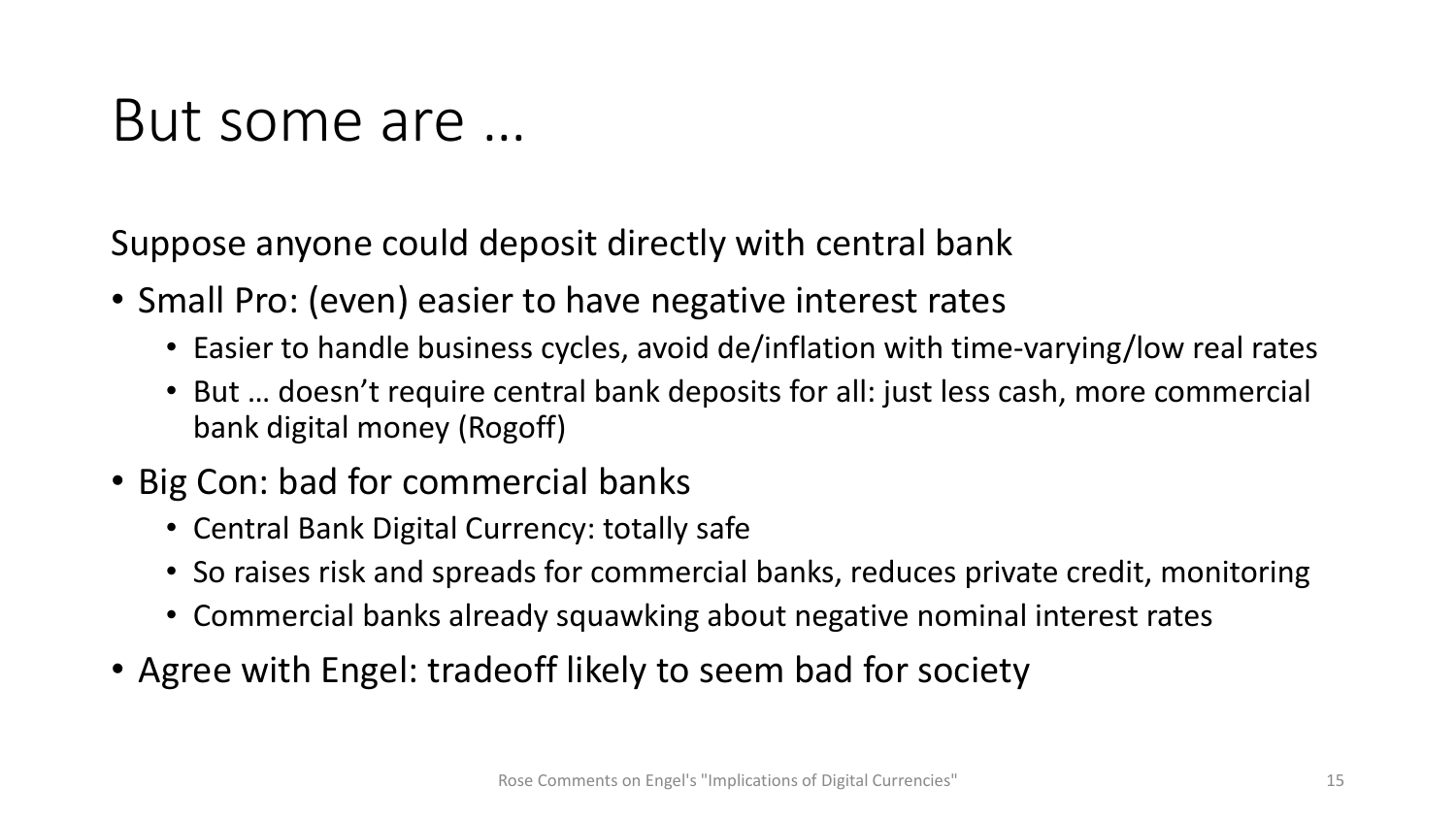## But even if central bank Issues digital money

- Central bank still controls central bank deposits
	- No obvious negative effect on ability to conduct monetary policy
	- Keeps ability to control monetary policy for cyclic, counterin/deflationary reasons
	- Seigniorage retained (small)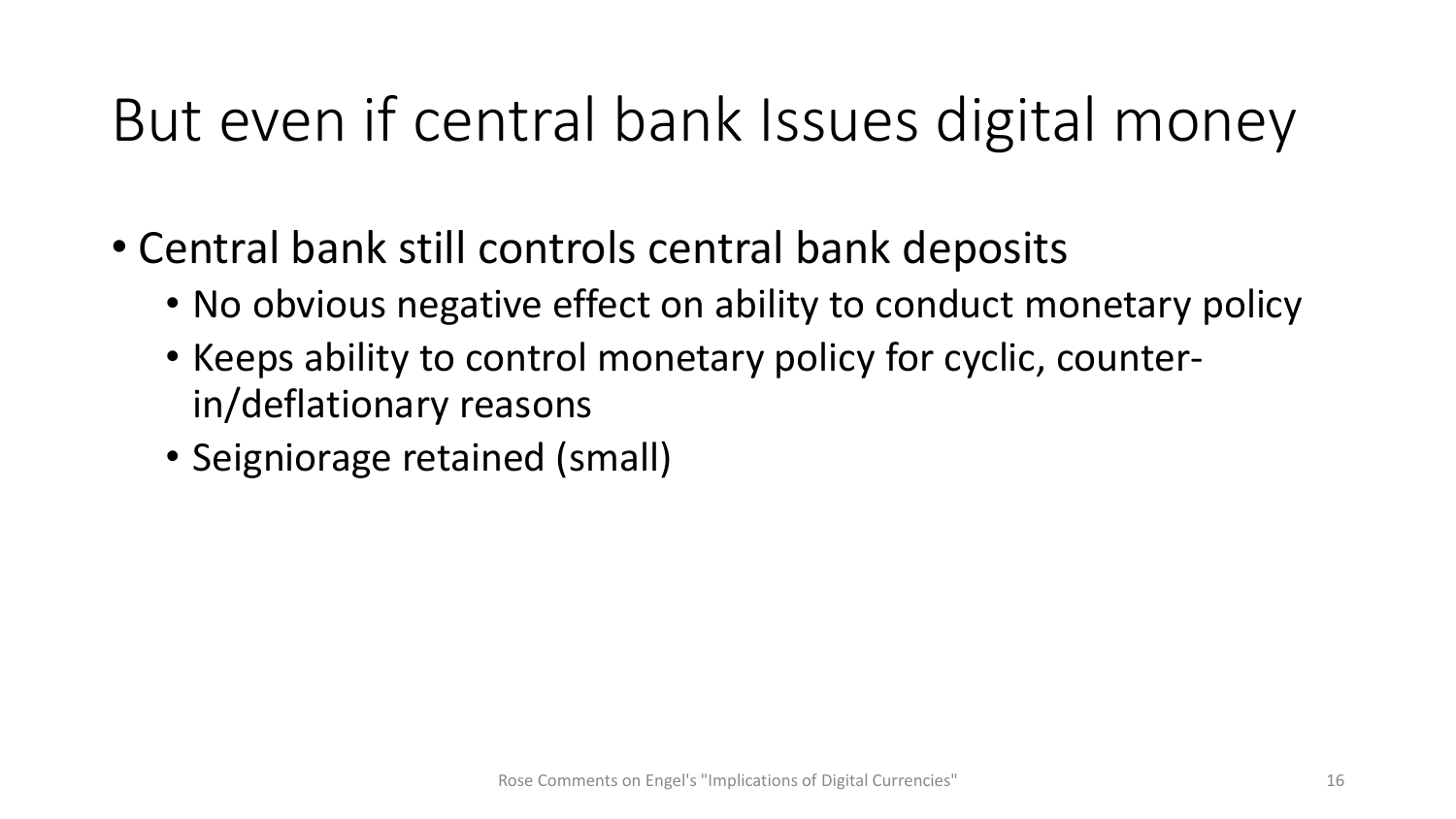Will central banks ever surrender monopoly on money creation?

- If central bank is NOT monopoly supplier of reserves, it loses its ability to control interest rates and carry out monetary policy
	- If central bank does not control unit of account, its monetary policy becomes irrelevant (think of dollarized economies)
	- Seems unlikely for almost any central bank (Venezuela)
- Society wouldn't *allow* central banks to lose power
	- Social contract: central bank power and independence to create stable money in return for trust-generating accountability
		- Checks and balances required for durable institutions like money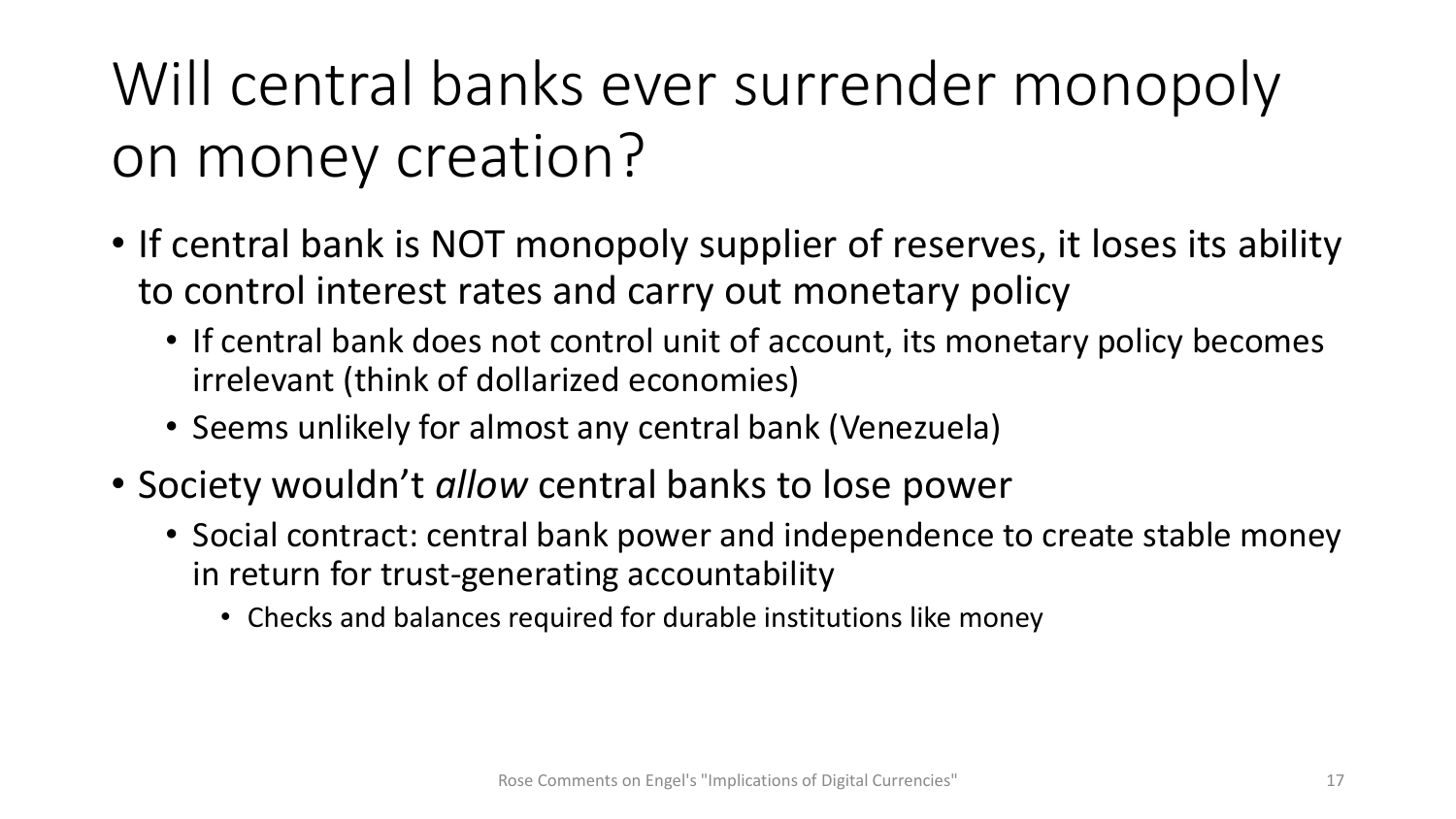#### Conclusion

- Seems like private cryptocurrency may *eventually* facilitate some transactions
	- Will enhance capital mobility *a little*
		- A *little* more pressure on fixers
	- Unlikely to change monetary policy
- An analogy
	- Transition from paper airline tickets to electronic tickets